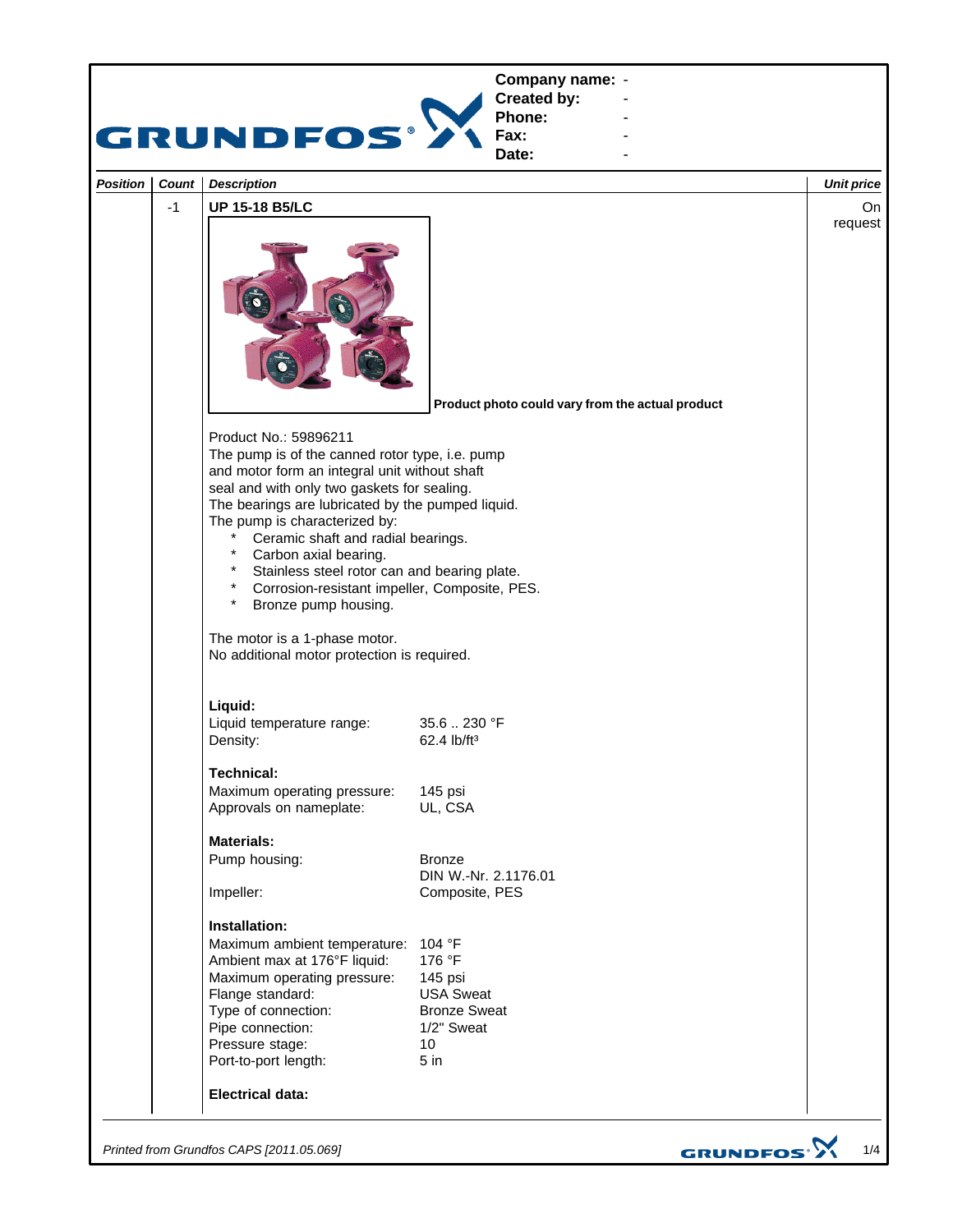|          |           | <b>GRUNDFOS®</b>                                                                                                                                                              | Company name: -<br>Created by:<br>Phone:<br>Fax:<br>Date:                              | $\blacksquare$<br>$\blacksquare$<br>$\blacksquare$ |                   |
|----------|-----------|-------------------------------------------------------------------------------------------------------------------------------------------------------------------------------|----------------------------------------------------------------------------------------|----------------------------------------------------|-------------------|
| Position | Count $ $ | <b>Description</b>                                                                                                                                                            |                                                                                        |                                                    | <b>Unit price</b> |
|          |           | Number of poles:<br>Max. power input:<br>Rated power - P2:<br>Main frequency:<br>Rated voltage:<br>Current in speed 3:<br>Capacitor size - run:<br>Insulation class (IEC 85): | $\overline{2}$<br>85 W<br>$0.04$ HP<br>60 Hz<br>1 x 115 V<br>0.74A<br>10 µF/180 V<br>F |                                                    |                   |
|          |           | Others:<br>Gross weight:                                                                                                                                                      | 6.5 <sub>lb</sub>                                                                      |                                                    |                   |
|          |           |                                                                                                                                                                               |                                                                                        |                                                    |                   |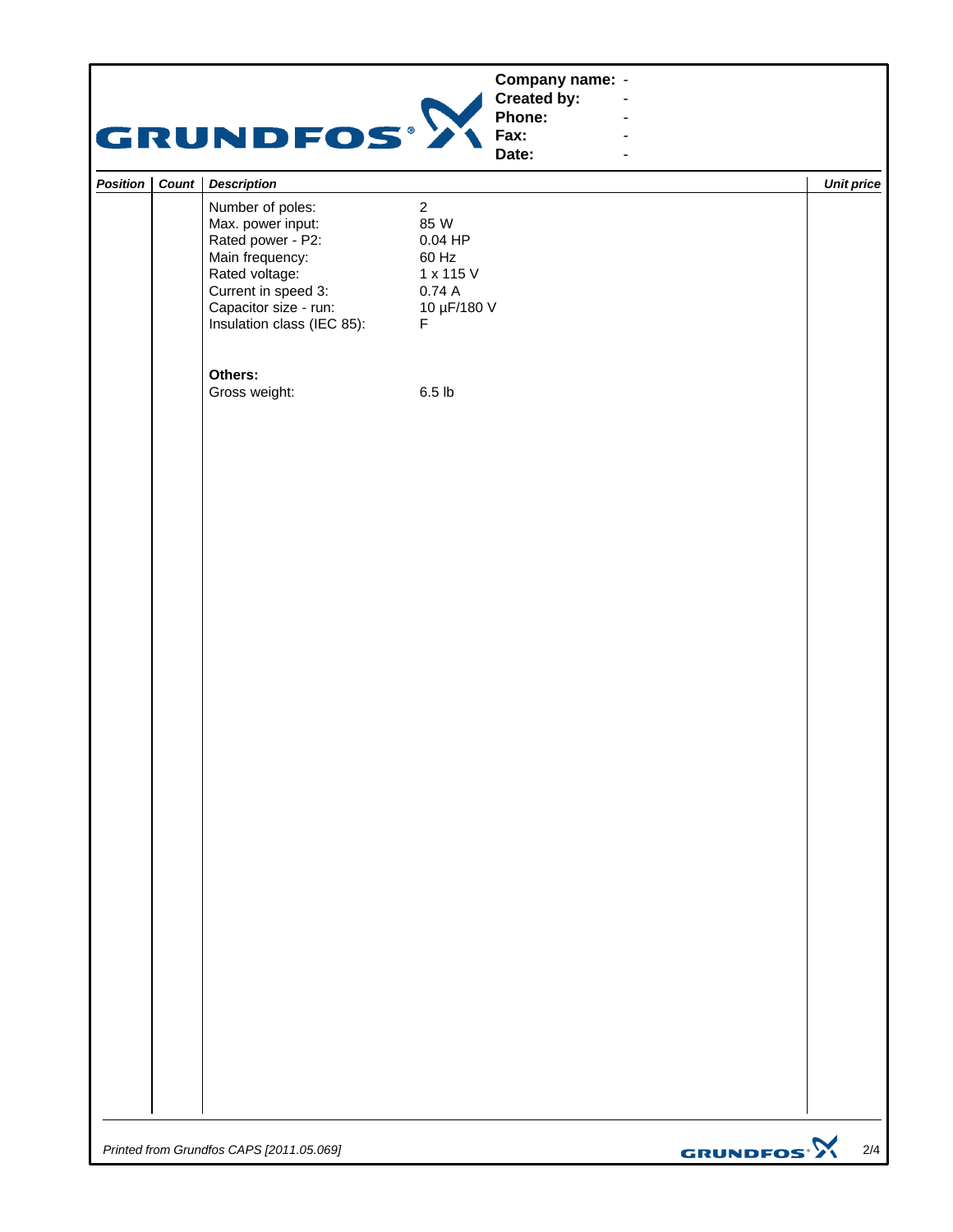

*Printed from Grundfos CAPS [2011.05.069]*

GRUNDFOS<sup>.</sup>